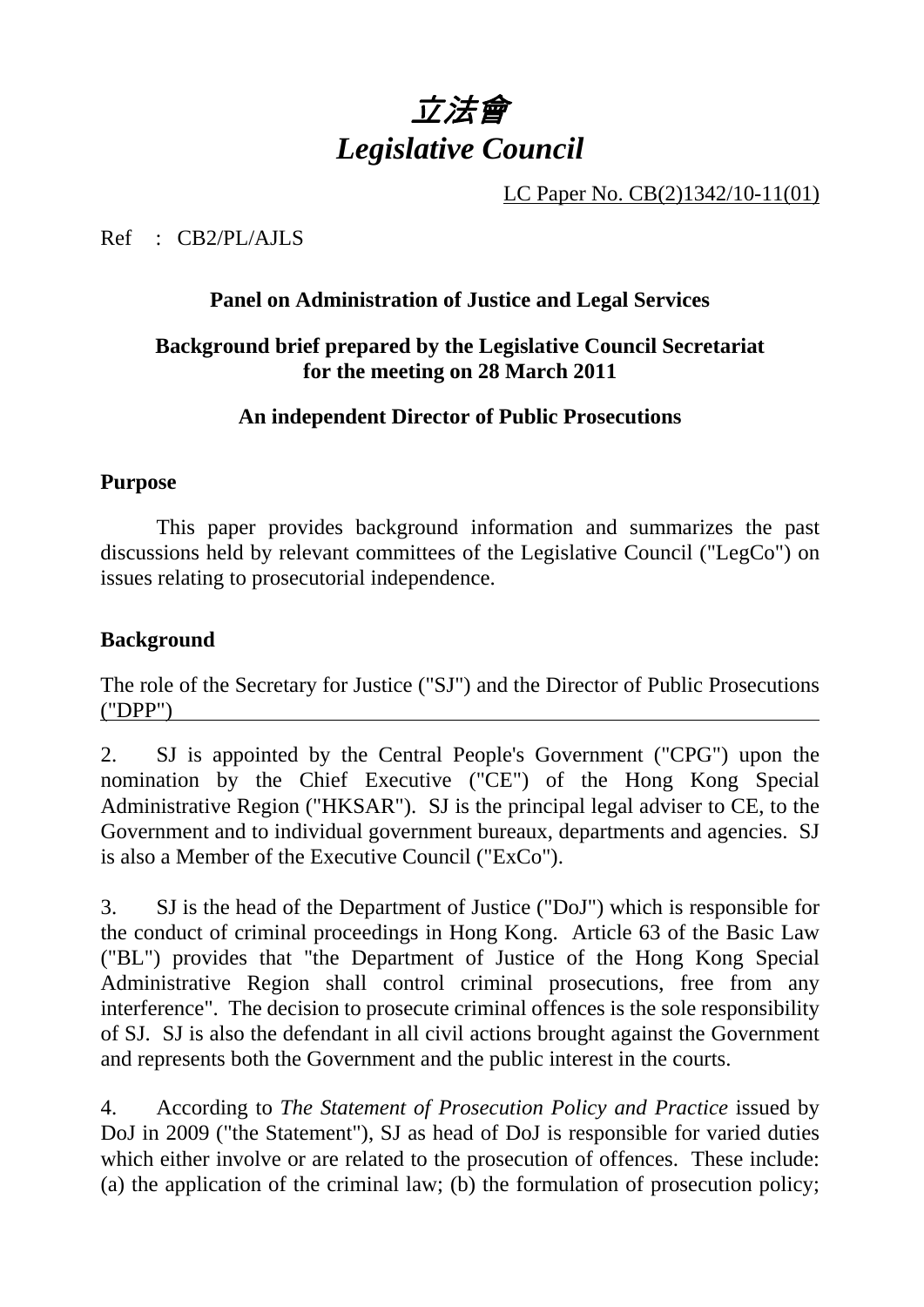and (c) the superintendence of DPP and of those who prosecute in Hong Kong. SJ is aided in the discharge of the prosecution function by DPP, the Head of the Prosecutions Division of DoJ. DPP is responsible to SJ for: (a) advising the Secretary on criminal matters; (b) directing public prosecutions; (c) advising the law enforcement agencies and others in government on the development, enforcement and implementation of the criminal law; and (d) developing and promoting prosecution policy.

5. According to DoJ, DPP or other counsels in the Prosecutions Division make the vast majority of prosecution decisions in practice. SJ is accountable for the decisions taken by DPP and those who act on behalf of DPP. SJ also personally makes prosecution decisions in some of the cases that DPP brings to his or her attention.

#### The principles of prosecution

6. According to the Administration, before DoJ can institute a prosecution, strict criteria must be applied as stipulated respectively in paragraphs 7.1 and 8.2 of the Statement:

*"The prosecutor must consider two issues in deciding whether to prosecute. First, is the evidence sufficient to justify the institution or continuation of proceedings? Second, if it is, does the public interest require a prosecution to be pursued? That policy is consistent with the policies applied by prosecution agencies throughout the common law world." (Para. 7.1)* 

*"A proper assessment of the evidence will take into account such matters as the availability, competence and credibility of witnesses and their likely impression on the court, as well as an evaluation of the admissibility of evidence implicating the accused. The prosecutor should also consider any defences which are plainly open to or have been indicated by the accused, and any other factors which could affect the prospect of a conviction. In a matter as vital as the liberty of the citizen the prosecutor will wish, in the event of uncertainty, to err on the side of caution." (Para. 8.2)* 

7. According to the Administration, it is established policy in Hong Kong not to give detailed reasons for prosecution decisions. This policy has been formulated to protect the interests of those suspected of crime but not charged with any offence. Instead, the criteria applicable are disclosed, namely, whether there is sufficient evidence to prosecute and whether it is in the public interest to prosecute. In exceptional cases, however, it is sometimes necessary to reveal rather more about the basis of a prosecution decision, but even then there are strict limits.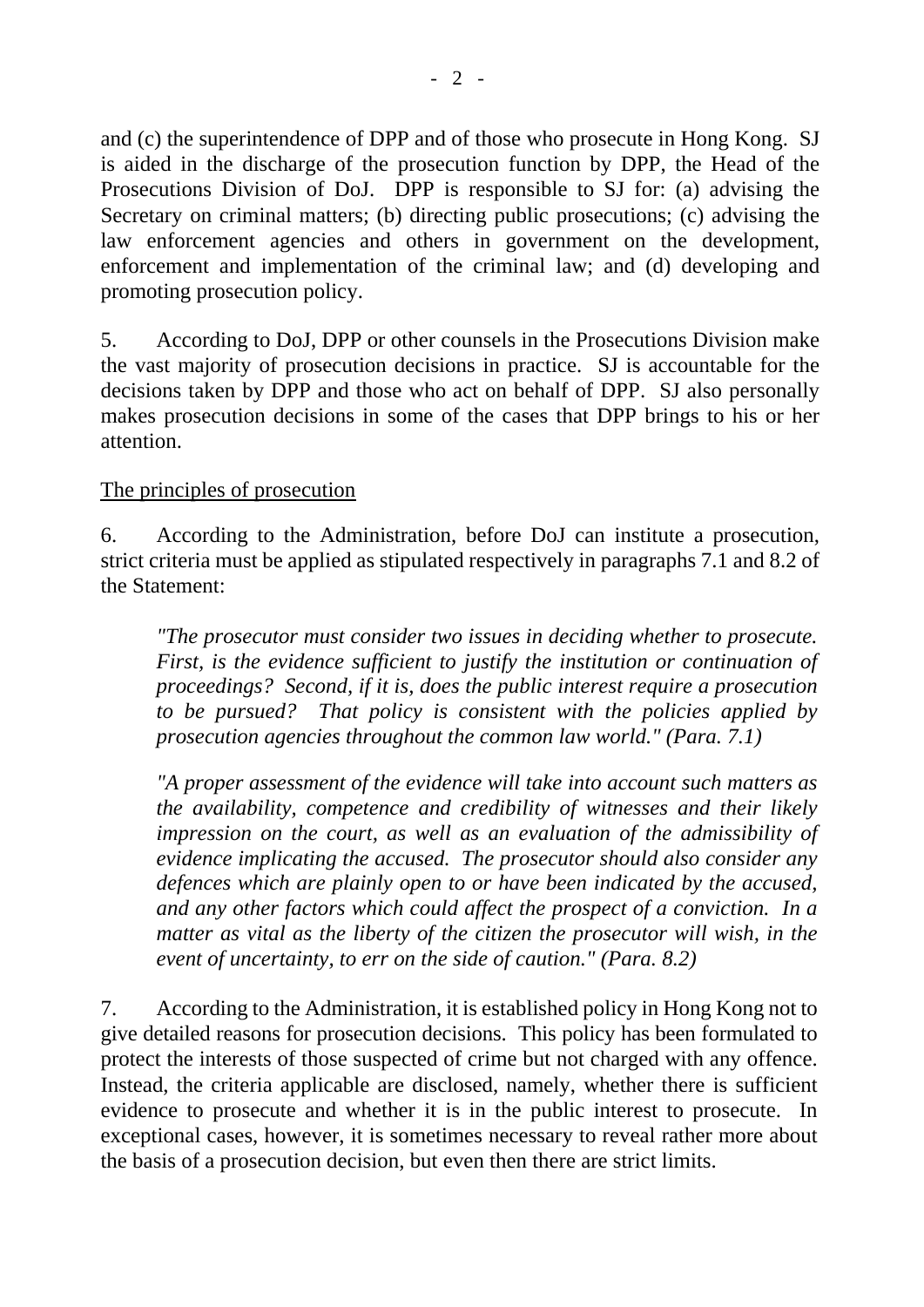### **Past discussions on prosecutorial independence**

## SJ's role under the Accountability System for Principal Officials ("POs")

8. When the Panel on Constitutional Affairs ("the CA Panel") and the former Subcommittee on the Proposed System of Accountability for Principal Officials and Related Issues discussed the new Accountability System for POs initially outlined in the CE's Policy Address in 2001 and presented by CE to LegCo on 17 April 2002, some members had expressed strong opposition to the inclusion of the post of SJ in the proposed system under which POs were held accountable to CE and would be appointed on terms different to those in the civil service.

9. In its written submission to the CA Panel in November 2001 (**Appendix I**), the Hong Kong Bar Association ("the Bar Association") had raised questions as to whether it was appropriate to include the post of SJ as a political appointee under the proposed Accountability System. The Bar Association was of the view that as SJ performed certain unique functions which were of quasi-judicial nature, particularly the function of taking prosecution decisions independently and impartially, it would not be appropriate to include SJ in the proposed Accountability System. The Bar Association had suggested that, if the post was included, the legal roles of SJ should be transferred to and discharged by another Law Officer, such as the Solicitor General or DPP.

10. While some members expressed support for the inclusion of SJ in the accountability system on the ground that a SJ who was a career civil servant would not be politically accountable, some other members shared a similar view of the Bar Association that having the post of SJ filled by a political appointee would undermine the public perception of the independence and impartiality of the post as an institutional safeguard for upholding justice. These members expressed concern that under the Accountability System, SJ would be answerable to CE alone, not to LegCo. The arrangement of SJ being a ExCo Member would also give rise to the concern as to whether SJ would be able to discharge the independent function of a guardian of public interest. They were of the view that SJ's power to make prosecution decisions should be completely transferred to DPP, if the post was to be filled by a political appointee.

- 11. The Administration's explanation was that
	- (a) the proposed arrangements would not materially alter the position of a SJ who was recruited from outside the civil service;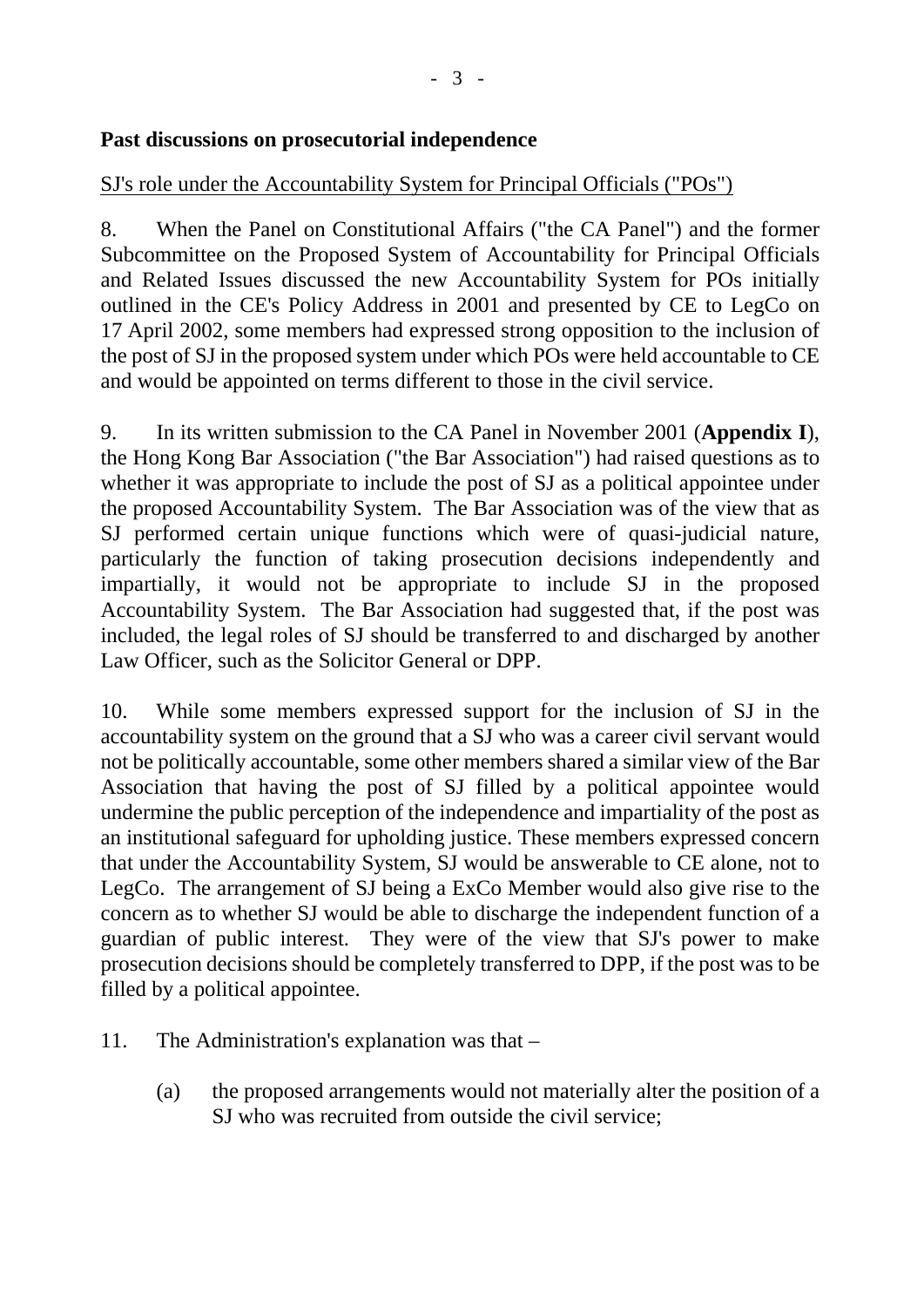- (b) BL 63 provides that DoJ should control criminal prosecutions, free from any interference. SJ was required to act independently in respect of prosecutions and would continue to do so under the new system;
- (c) the proposed arrangements were consistent with arrangements for similar posts in many other common law jurisdictions;
- (d) it was appropriate that SJ should be politically accountable for the manner in which he or she formulated and executed policy in respect of the legal system and legal services; and
- (e) in relation to certain functions (particularly the function of making prosecution decisions), SJ was constitutionally required to act independently and the proposed arrangements would not alter the position either in law or in practice.

12. The Administration further explained that the current position in Hong Kong was that, in practice, DPP or other counsel in the Prosecutions Division would make the vast majority of prosecution decisions. However, SJ, as head of DoJ, was accountable for those decisions. In addition, SJ would personally make prosecution decisions in some of the cases that DPP brought to his or her attention. This system worked well and complied with BL 63. The Administration considered that the delegation of all prosecution powers to someone who might be a career civil servant, with the effect that SJ had no control over prosecutions, would undermine the move to greater accountability.

13. Some members, however, considered that letting DPP to have a complete control on prosecution decisions was not uncommon in other jurisdictions. For instance, in the United Kingdom ("UK"), the power to make prosecution decisions was vested in DPP and the power of the Attorney General was limited to appointing DPP and determining his remuneration, and making prosecution decisions on certain types of cases. They stressed that DPP should be given the power to make prosecutions independently and free from interference. These members suggested that the Administration should adopt a generous approach to interpret BL 63 which stipulated that "DoJ" rather than "SJ" should control criminal prosecutions, and DPP should be nominated by a committee comprising members from the legal profession for appointment by CE.

14. The Administration stressed that while it was permissible for SJ to delegate his or her powers to a Law Officer whilst retaining ultimate control and responsibility, a complete transfer of the powers and responsibilities in respect of prosecution matters would amount to an abdication of his or her duties as head of department and was likely to be inconsistent with BL 63. It would also lead to a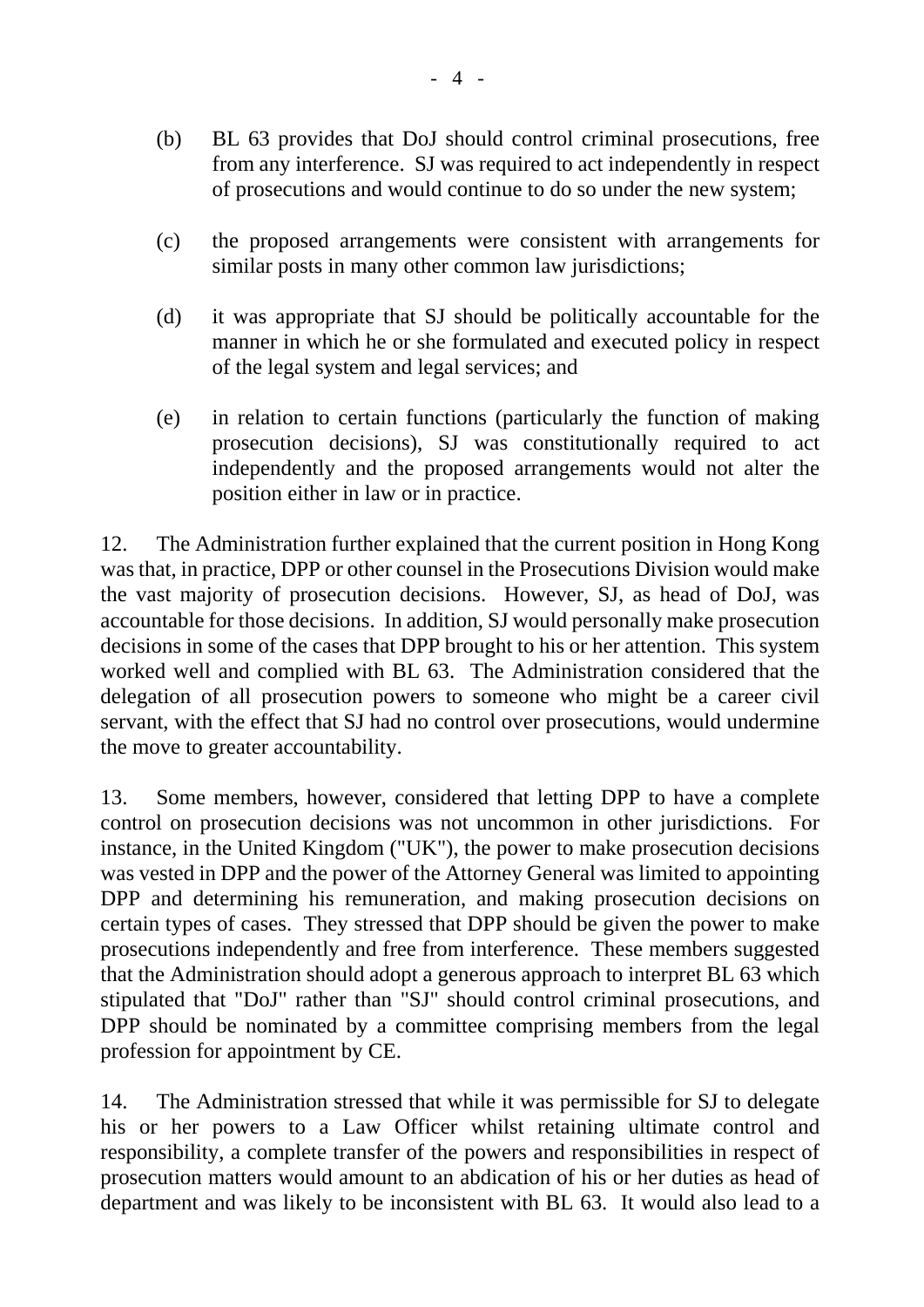situation of an "unaccountable" prosecutor, as DPP was a career civil servant and had security of tenure. The Administration was also not aware of any other common law jurisdictions which had the appointment of their Law Officers nominated by an outside body.

#### Prosecutorial independence

15. At its meeting held on 25 November 2002, the Panel on Administration of Justice and Legal Services ("the AJLS Panel") was briefed by the Administration on the Statement which included the constitutionally guaranteed notion of prosecutorial independence provided by BL 63, which enabled prosecutors to discharge their duties independently, without the fear of political interference or improper or undue interference. Some members referred to the appointment of SJ as a PO under the accountability system implemented since 1 July 2002, and raised the issue of prosecutorial independence provided under BL 63 again. They considered that exchange of views between DPP and SJ on major issues should be placed on record. These members also asked about the consequences for violation of BL 63.

16. The Administration reiterated that many common law jurisdictions, including UK, did not have a constitutionally guaranteed right of independent prosecutorial discretion. The right only existed in the form of convention. In Hong Kong, this right was enshrined in BL, which the Government, CE and POs, had to uphold. Hong Kong followed the practice in many of the common law jurisdictions, including UK, where DPP was accountable to a Minister. Such a system worked as well in Hong Kong as in other jurisdictions. It was the Administration's view that DPP's advice to SJ on public prosecutions matters should remain confidential. The Administration further explained that if a person sought to influence a prosecution decision improperly, that could amount in itself to a criminal offence of attempting to pervert the course of public justice.

## **Relevant incidents which had aroused public concern over SJ's decisions not to prosecute**

#### The case of Ms AW Sian in 1998

17. In the wake of public concern over the decision of the then SJ not to prosecute Ms AW Sian after the trial of the Hong Kong Standard case in which three accused were convicted of the offence of conspiracy to defraud by, among other charges, inflating the circulation figures of the Hong Kong Standard and Sunday Standard newspapers over some three years from 1994, the AJLS Panel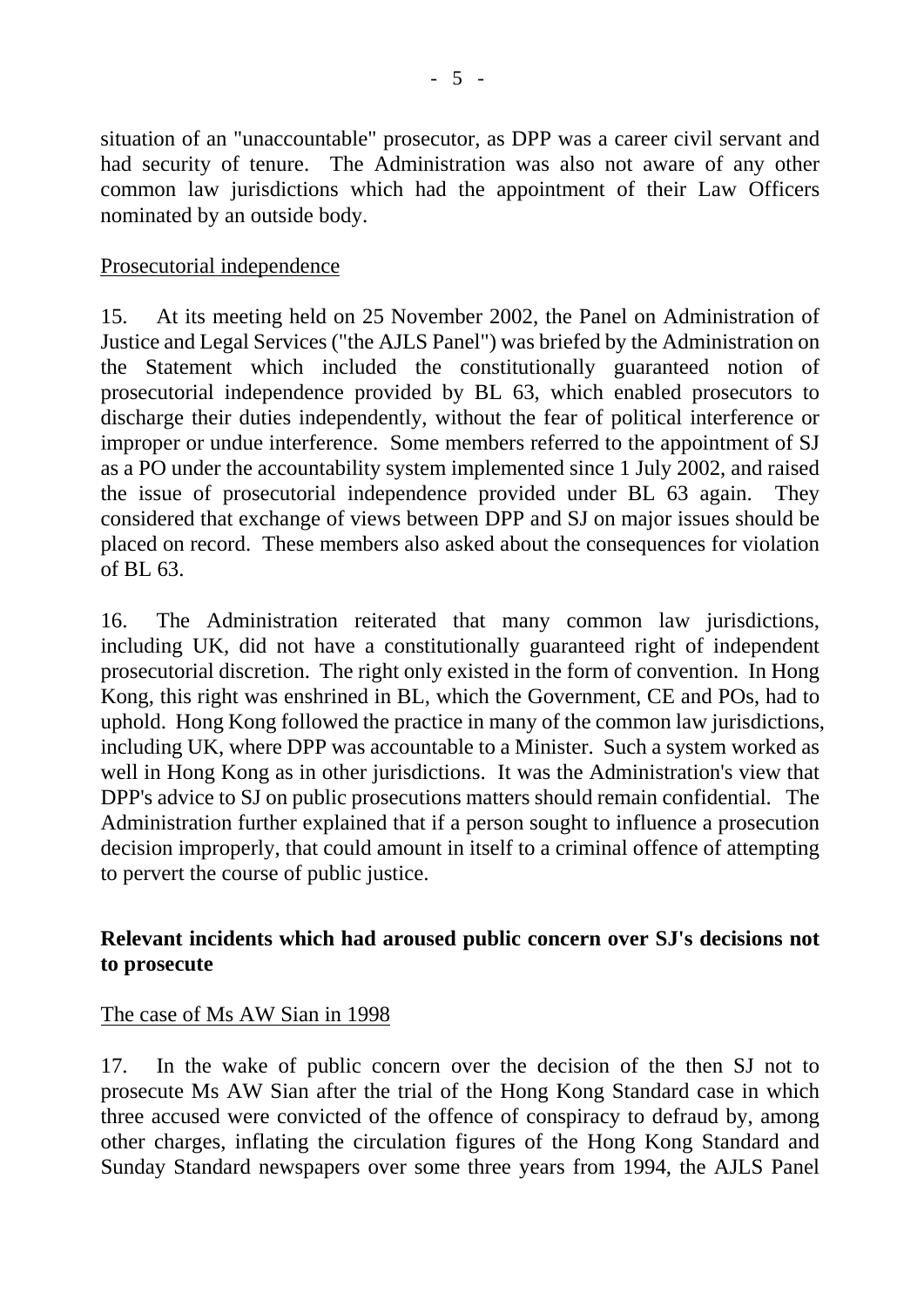held two meetings on 23 March 1998 and 4 February 1999 respectively to follow up on the matter.

18. In her statement to the Panel in respect of the decision not to prosecute Ms AW following the delivery of judgment on the case on 20 January 1999, the then SJ explained that she had reached her decision not to prosecute Ms AW on the basis of insufficient evidence. After the careful evaluation of the evidence, the advice of her advisers and the representations from Ms AW's lawyers, she concluded that there was no reasonable prospect of securing a conviction. She also considered that if Ms AW was prosecuted, it would be a serious obstacle to the restructuring of the Sing Tao Group of which Ms AW was the Chairman. Should a well-established and important media group collapse, it would send a very bad message to the international community, not to mention about the interests of about 1,900 local and overseas employees of the Group at a time when unemployment was on the rise. In light of the circumstances, it was not in the public interest to initiate a prosecution of Ms AW.

19. Some members queried whether it was necessary for SJ to consider public interest at all in the case if it had been decided that there was insufficient evidence to bring a prosecution against Ms AW. They did not agree with the SJ's understanding of public interest, and pointed out that in deciding whether or not to prosecute a person, it would be irrelevant and grossly unfair to have regard to factors such as the person's financial position, the nature of his/her business or the number of people under his/her employment. The then SJ explained that her decision was not based on consideration of a person's status and financial position. The consideration of the interests of the employees concerned was within the broad parameters of public interest considerations specified in the Prosecution Policy of DoJ. She further assured members that she had acted in good faith at all times and no pressure of any sort was brought to bear upon her to take the decision. Her decision was not based on considerations of any personal connections or political status.

20. Some members also asked whether SJ had sought legal advice outside DoJ in the case. SJ replied in the negative explaining that it was normally only for cases of exceptional complexity, or for cases where the required expertise was not available within DoJ, or for cases involving members of DoJ, that outside legal advice would be sought.

21. Following the conclusion of the Hong Kong Standard case, Dr Margaret NG moved a motion on vote of no confidence in the then SJ at the Council meeting of 10 March 1999. The motion was negatived.

The case of Mr Antony LEUNG Kam-chung in 2003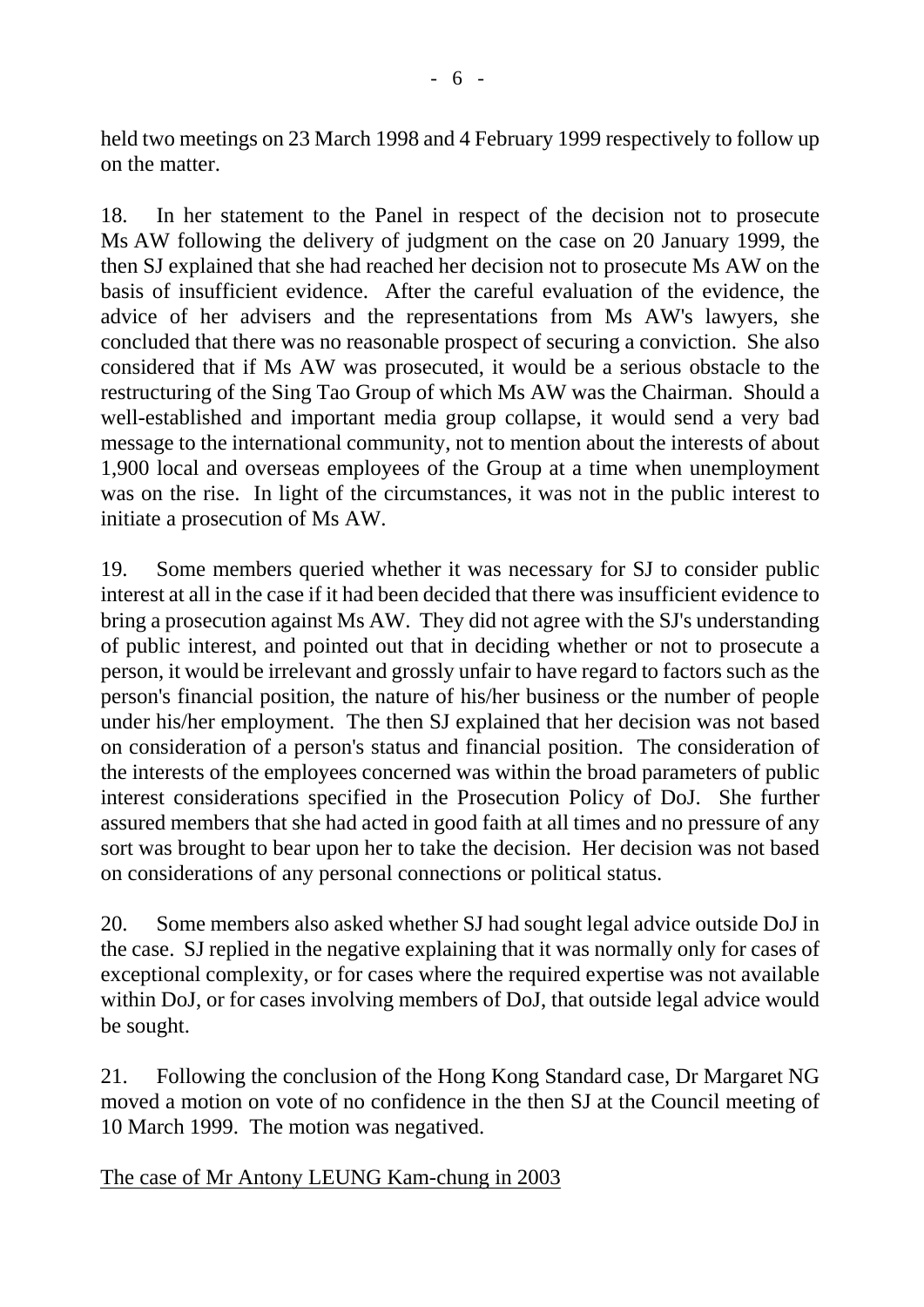22. A special meeting of the AJLS Panel was held in response to the formal announcement made by the then SJ on 15 December 2003 of the decision not to prosecute Mr Antony LEUNG Kam-chung, the former Financial Secretary, for his conduct in respect of a car purchase by him in January 2003, several weeks before an increase in Motor Vehicles First Registration Tax in the 2003-2004 Budget.

23. The Administration briefed the AJLS Panel on the facts of the case and the legal reasoning behind the decision not to prosecute Mr LEUNG for the criminal offence of misconduct in public office. According to the Administration, the decision was made after consideration of the reports of the Independent Commission Against Corruption ("ICAC"), the evidence, the law, the prosecution policy and the legal advice provided by two leading counsel at the private Bar.

24. Some members opined that there was prima facie evidence in Mr LEUNG's case, and for cases with prima facie evidence, it would be preferable to let the court decide whether or not criminality was involved. They opined that the Administration, in accepting the view of the advising counsel that it was necessary to prove the existence of a single compelling motive in order to establish the offence of misconduct in public office had in fact raised the threshold for prosecution of the offence. The then DPP stressed that on the totality of the evidence, a prosecution could not be justified as it could not be proved that Mr LEUNG deliberately sought to evade tax on the car purchase. The conduct of Mr LEUNG, however reprehensible it might have been, did not amount to misconduct of a criminal nature.

25. According to the then DPP, the handling of the case was of unprecedented transparency and the case was extremely exceptional where the identities of the two outside counsel and their advice were revealed to the public. In view of the sensitivity of the case and that Mr LEUNG was a former colleague of SJ, SJ had delegated to him the full authority of deciding whether or not to prosecute Mr LEUNG so as to avoid any possible perception of bias.

26. Members welcomed the SJ's decision to explain openly the approach and the process that had been adopted in handling the case and in deciding not to prosecute Mr LEUNG. They also supported her decision to delegate to DPP the authority of deciding whether or not to prosecute Mr LEUNG and to seek independent legal advice on the case from outside counsel.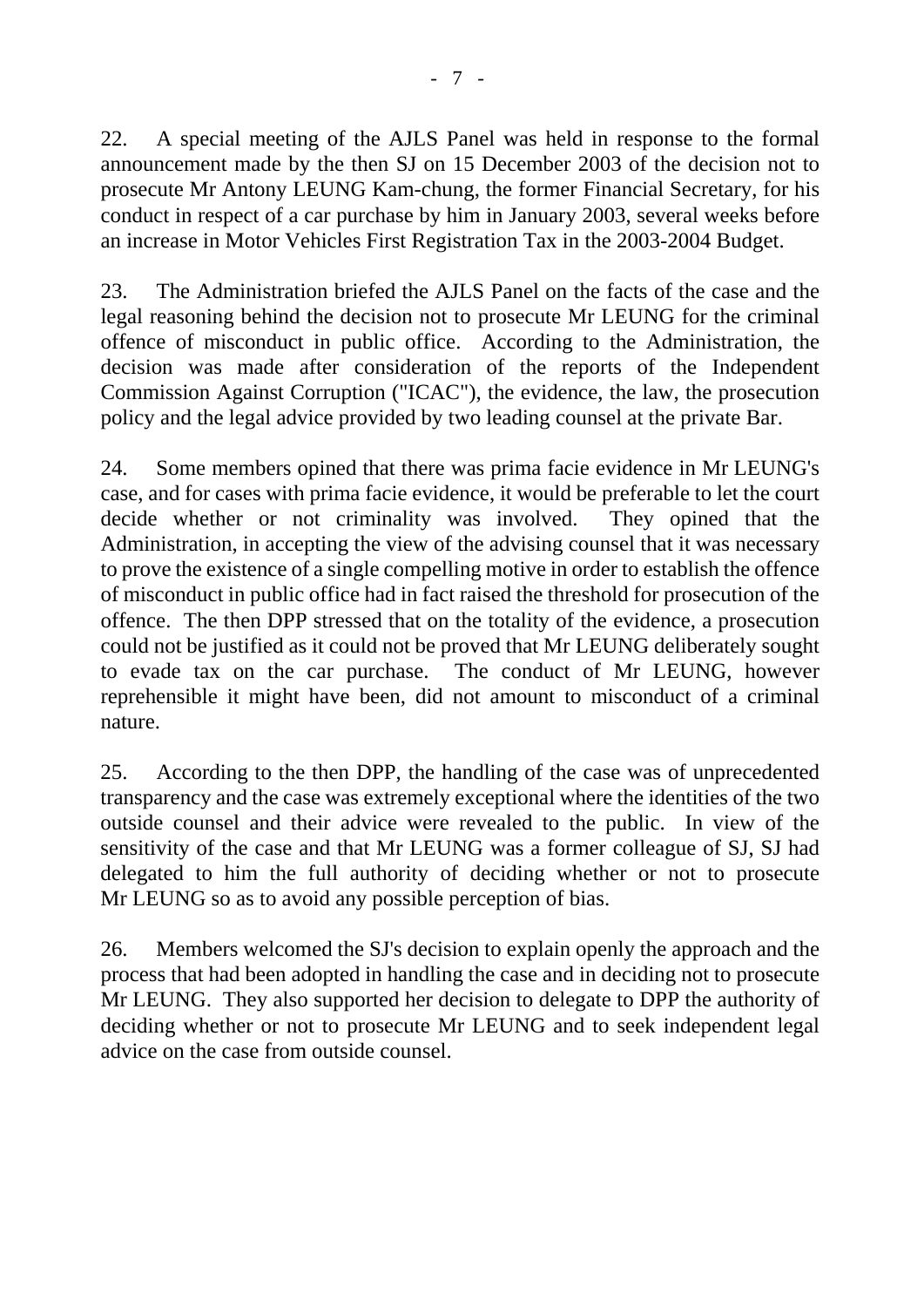#### The case of Mr Michael WONG Kin-chow in 2006

27. The AJLS Panel held two meetings on 3 February and 23 October 2006 respectively to discuss the decision of the then DPP not to prosecute Mr Michael WONG Kin-chow, a retired judge of the Court of Appeal of the High Court. The investigation of Mr WONG by ICAC centred on the issue of whether Mr WONG had, on three occasions, deliberately made improper applications to the Government for reimbursement of Leave Passage Allowance ("LPA"), in respect of air-trips which he and his family had made between 1998 and 2001.

28. Some members expressed concern whether a third party had paid for the air tickets referred to in Mr WONG's claims for reimbursement of LPA. They also queried whether Mr WONG had actually made reimbursements to his daughter despite he had submitted claims to the Government for payment of LPA in 1998, 2000 and 2001 respectively. The then DPP explained that the materials made available to the prosecution by Mr WONG showed that Mr WONG had duly reimbursed his daughter in kind for the expenses after he had received reimbursement from the Government. Two senior lawyers in the area of commercial crime and corruption had also advised not to prosecute Mr WONG. After considering the evidence and the opinions of independent legal advisers, the then DPP had decided that a prosecution of Mr WONG for an offence under the Prevention of Bribery Ordinance (Cap. 201) could not be justified on the ground that it could not be proved that Mr WONG had acted dishonestly in relation to the air tickets or in relation to his claims for reimbursement of LPA.

29. In his statement on the principles and policies relating to prosecution decisions, the incumbent SJ stressed that DoJ had made its decision in the case objectively, competently and with full integrity. DoJ had complied fully with the prosecution policy and principles in handling the case, and favorable treatment had not been given to any persons.

Two cases concerning families of the President of the Republic of Zimbabwe in 2009

30. Arising from the public concern about the incident concerning the wife of the President of the Republic of Zimbabwe, Mrs Grace Mugabe, who had allegedly committed an assault against a photojournalist during her visit to Hong Kong on 15 January 2009, the AJLS Panel invited the incumbent SJ to explain to the Panel the decision of DoJ not to prosecute Mrs Mugabe at its meeting held on 30 March 2009. According to SJ, the Office of the Commissioner of the Ministry of Foreign Affairs of the People's Republic of China ("OCMFA") in HKSAR had advised the HKSAR Government that Mrs Mugabe had been granted immunity and inviolability pursuant to Article 22.1(3) of the Regulations of the People's Republic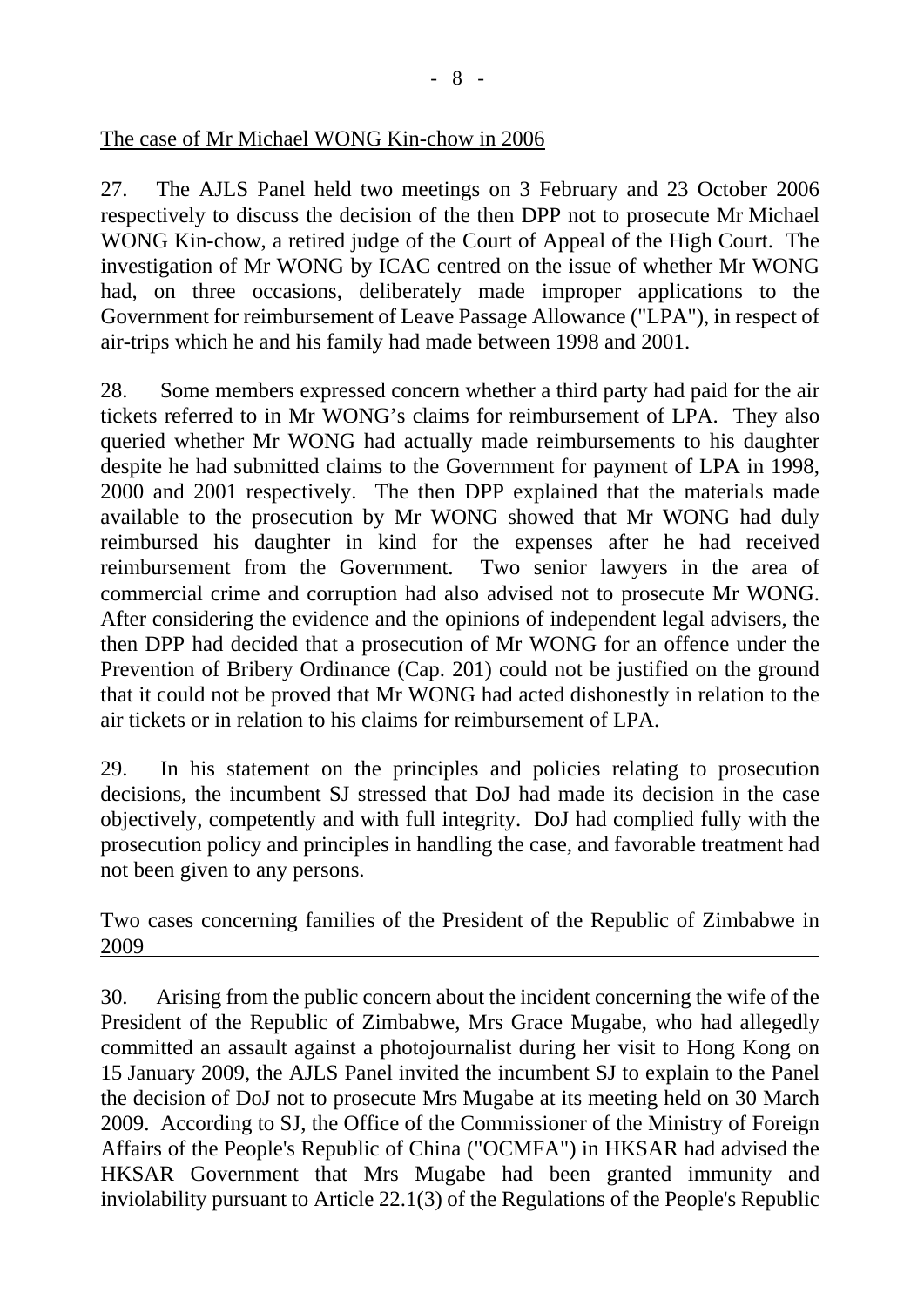of China Concerning Diplomatic Privileges and Immunities, which applied to Hong Kong by virtue of their inclusion in Annex III to BL and their promulgation by the Promulgation of National Laws Notice 1997. OCMFA had further advised that the privileges and immunities that Mrs Mugabe enjoyed included the immunity from criminal jurisdiction equivalent to that enjoyed by diplomatic agents under Article 14 of the Regulations.

31. Members expressed concern over the rule of law in Hong Kong if a person who had committed an assault blatantly and intentionally could enjoy immunity from prosecution. They considered that the HKSAR Government should ban the entry of Mrs Mugabe into Hong Kong and seek to have her being declared as persona on grata in HKSAR. The incumbent SJ explained to the Panel that under BL and the Immigration Ordinance (Cap. 115), the HKSAR Government was empowered to apply immigration controls on, inter alia, entry into Hong Kong by persons from other countries. However, the declaration of a person as a persona non grata was a diplomatic matter the right of which resided in CPG. He also assured members that the HKSAR Government had already conveyed to CPG the concerns of the Hong Kong public about the incident.

32. The AJLS Panel held another meeting on 15 July 2009 to discuss SJ's decision not to institute a prosecution of the bodyguards of Miss Bona Mugabe, the daughter of the President of the Republic of Zimbabwe, in relation to an alleged assault of two journalists on 13 February 2009 outside a house in Tai Po occupied by Miss Mugabe. Members expressed concern that the incident raised the question as to whether bodyguards, in particular those protecting well-known personalities and the rich, had special privileges that they could use force against journalists and ordinary citizens without being prosecuted. Members also noted that the Hong Kong Journalists Association had expressed concern that the alleged assault was against journalists who were performing no more than their ordinary journalistic duties.

33. The incumbent SJ explained that the crux of the matter was whether the bodyguards had a genuine concern for the safety of Miss Mugabe and considered it necessary to take actions to minimize the danger posed. If the evidence showed that the bodyguards had genuine concern for Miss Mugabe's safety, a potential defense of justification would be open to them. He stressed that the decision not to prosecute was reached after full consideration of all the evidence and circumstances of the case, including the fact that the complainants were journalists.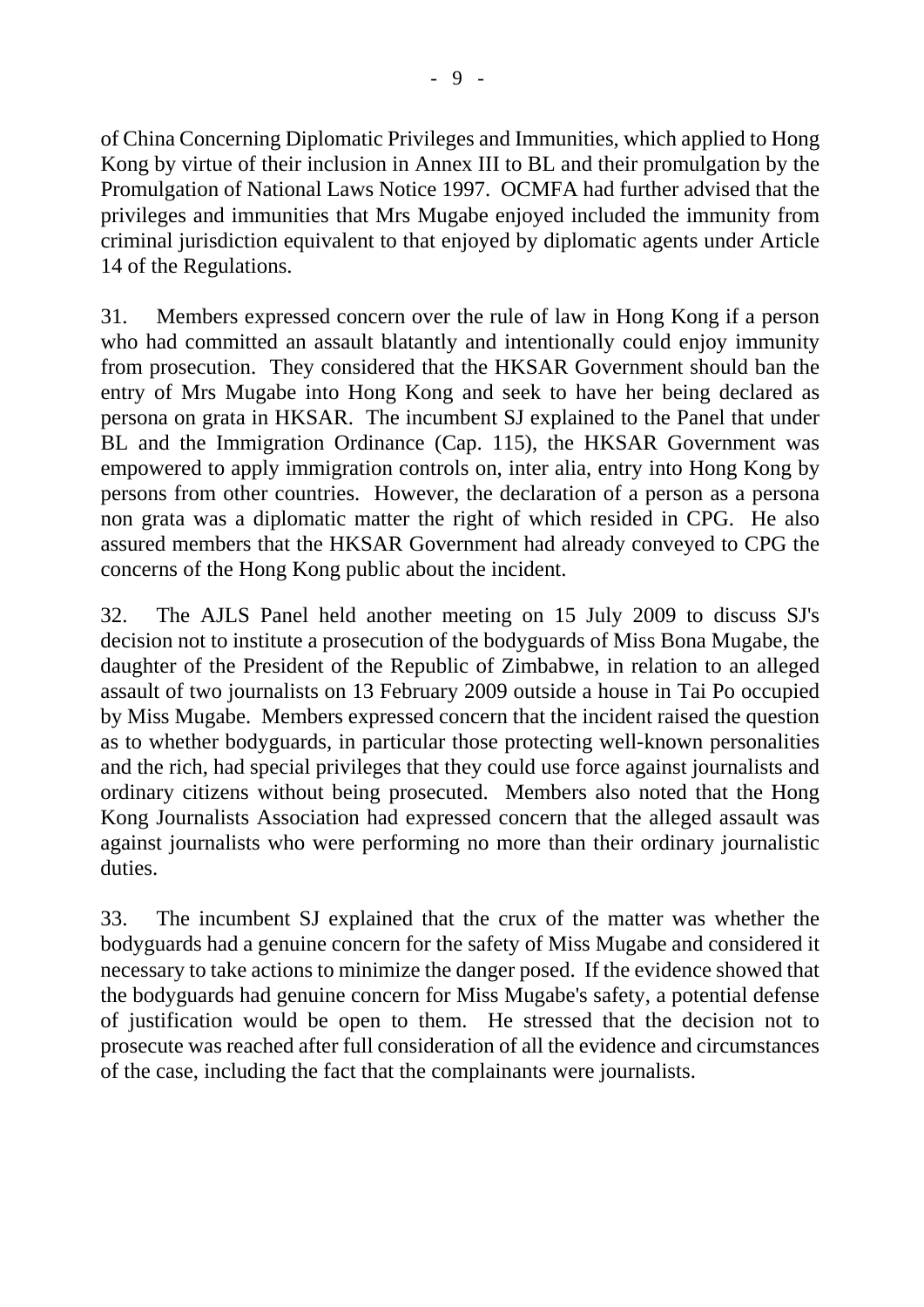### **Recent developments**

34. In his article published on the South China Morning Post on 10 February 2011, Mr Grenville Cross, the then DPP, suggested that control of prosecutions should rest with an independent DPP and SJ should step back from the prosecution process in order to promote prosecutorial independence. The article and a press report on an related interview with Mr Cross published on Ming Pao Daily News on 28 February 2011 are in **Appendices II and III respectively**.

35. At the meeting of the AJLS Panel on 28 February 2011, the LegCo Secretariat was requested to prepare a background brief to facilitate the Panel's further consideration of the issue.

### **Relevant papers**

36. A list of the relevant papers available on the LegCo website (http://www.legco.gov.hk) is in **Appendix IV**.

Council Business Division 2 Legislative Council Secretariat 24 March 2011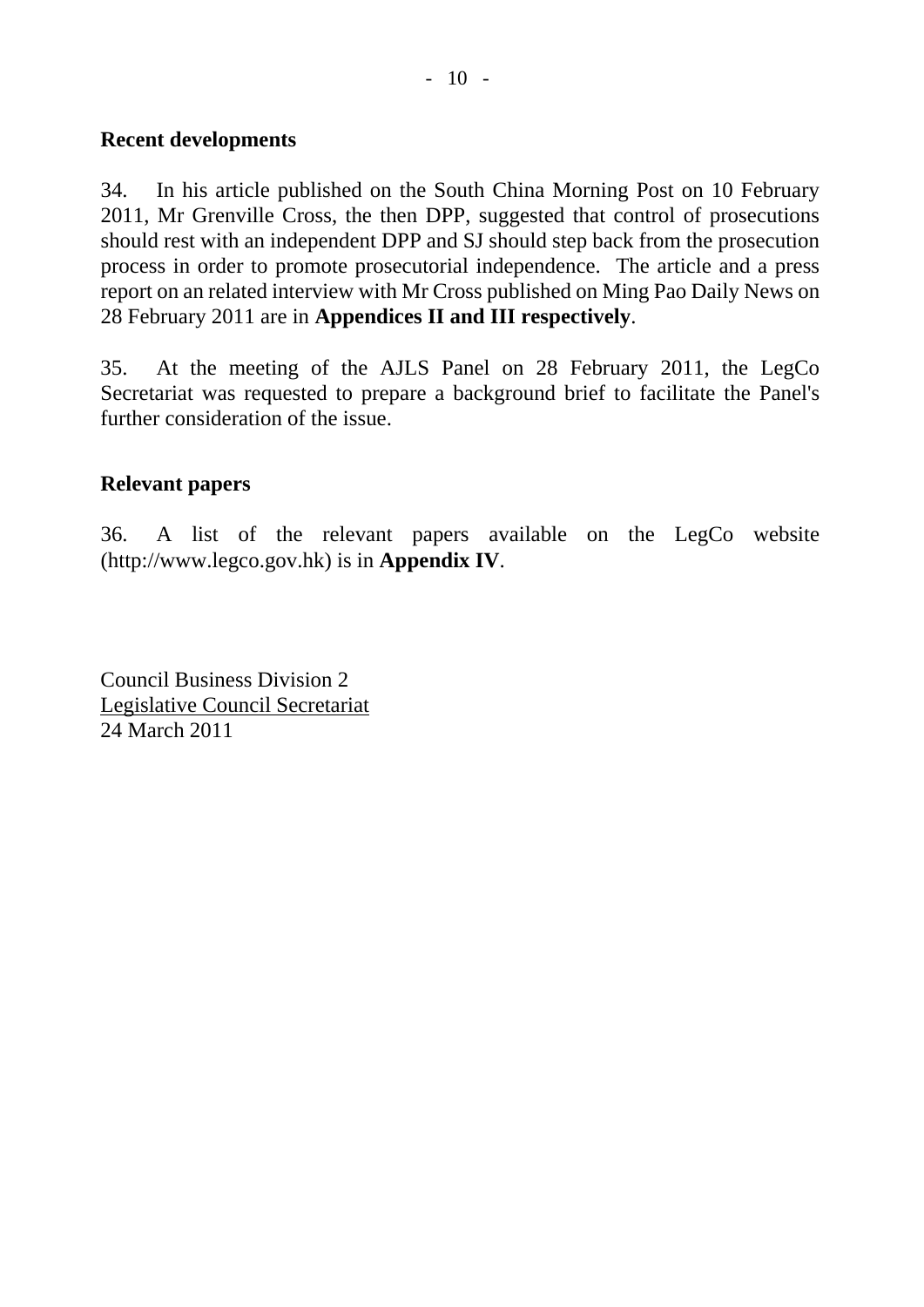- 1. The Chief Executive proposed in his 2001 Policy Speech a new system of appointment applicable to the Chief Secretary, the Financial Secretary, the Secretary for Justice, and most Directors of Bureaux. These officials would have clearly defined roles and responsibilities. They would each be responsible for policy areas designated by the Chief Executive and would lead the executive departments within their particular portfolios. They would be responsible for formulating, explaining, and defending government policies as well as canvassing support from the public and the Legislative Council. They would be answerable to the Chief Executive for the success or failure of their policies, and would have to shoulder political responsibility for their respective portfolios. They would also be appointed to the Executive Council.
- 2. It is said that this new system of appointment of principal officials would improve accountability. There would be greater incentive for principal officials under the new system to keep closely in touch with the public, to be more responsive to public sentiments and demands, to be in a better position to prioritize policy and legislative initiatives as well as the allocation of resources and coordinate decisions. Above all, the new system would become more flexible.
- 3. We generally embrace the policy of enhancing accountability of principal officials who are responsible for policy making. We also support the principle of maintaining neutrality of civil servants. Thus, it is an appropriate direction to separate the political role of policy secretaries from the executive role of civil servants. The problem of the existing system is that civil servants have to play a political role in formulating, explaining and defending policies and lobbying political support and have to maintain at the same time political neutrality, which sometimes become a disguise that they are not responsible for their policy decisions.
- 4. However, it is unclear what 'accountability' means. Neither the Policy Speech nor the paper prepared by the Constitutional Affairs Bureau dated 26 October 2001 explains this concept of accountability or the mechanism to ensure accountability. All that the paper prepared by the Constitutional Affairs Bureau said was that these principal officials *'would be answerable to the Chief Executive for the success or failure of their policies. They would have to shoulder political responsibility for their respective portfolios.'* (para 12)
- 5. Accountability can be achieved at various levels. At the lowest level, accountability entails periodic reports and explanations or justifications of one's decision. At a higher level, accountability envisages consultation before any decision is taken, or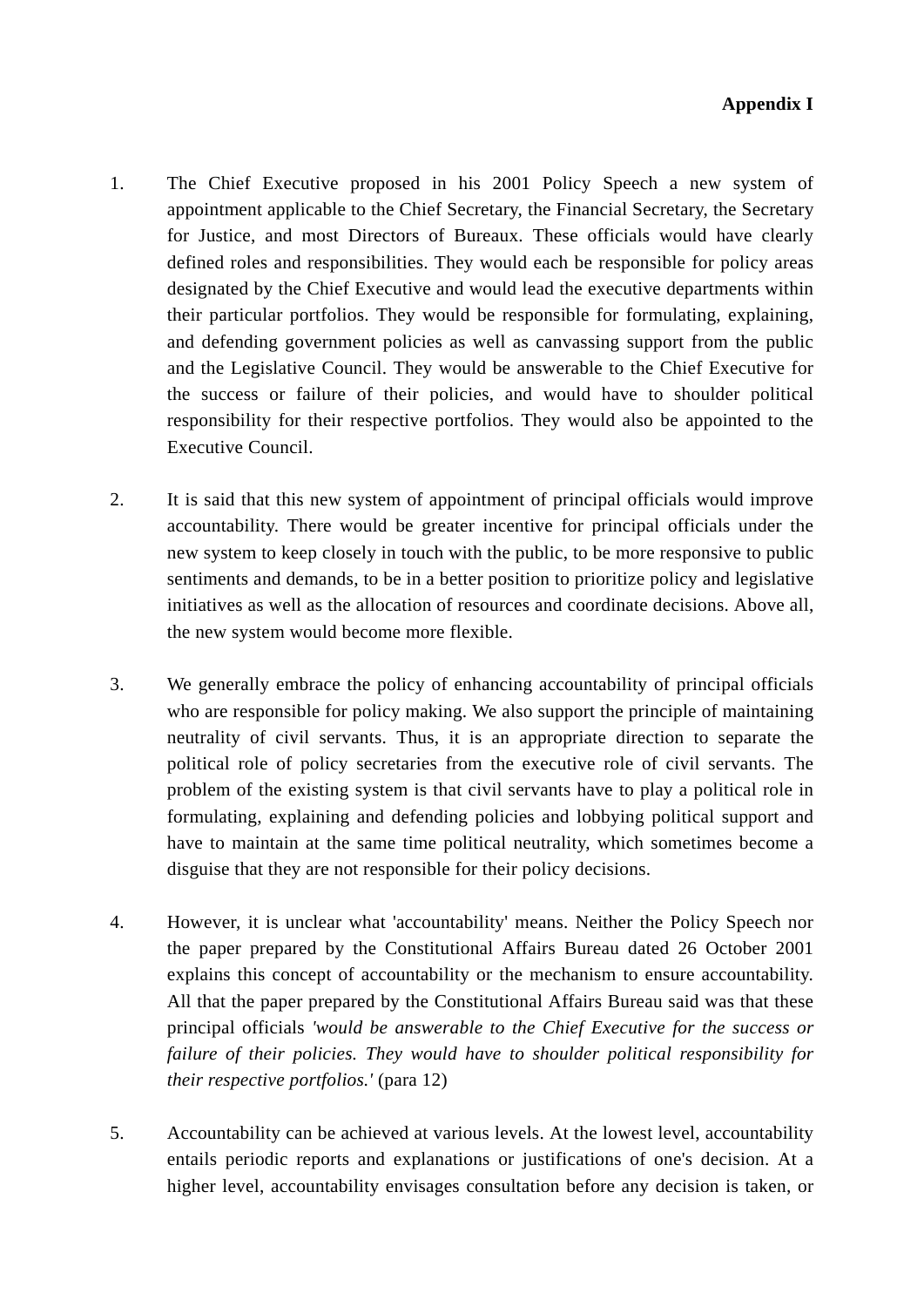even approval of a particular body before a decision can be effective. At the highest level, accountability involves the power of dismissal.

- 6. Under the present system, the Government has to present regular policy addresses to the Legislative Council. It shall answer questions raised by members of the Council, and have to obtain approval from the Council for taxation and public expenditure. On the whole, the Government does explain its decision and consult the public on major decisions.
- 7. Thus, the only main difference between the proposed new system and the existing system is that, under the existing system, the principal officials are civil servants and can only be removed pursuant to a well established mechanism. The new system enables the principal officials to be removed more easily.
- 8. However, according to the present proposal, the power of removal is vested in the Chief Executive alone. The proposal does not entail any power of the Legislative Council over the principal secretaries. Nor does it introduce any system under which the views of the public would affect the appointment or removal of the principal officials. In other words, the principal officials are accountable to the Chief Executive but only to him. They are appointed by the Chief Executive. They obtain their mandate from the Chief Executive, and not from the people. They can be removed by the Chief Executive, and by the Chief Executive alone. There is neither convention nor mechanism to ensure that the Chief Executive will exercise his power of removal in accordance with public sentiment. The new system strengthens the control of the Chief Executive over the principal officials, but it does not enhance any public accountability of the principal officials.
- 9. Article 64 of the Basic Law provides that the Government of the HKSAR must be accountable to the Legislative Council. The proposed system does not in any way enhance the accountability of the principal officials or the Government to the Legislative Council.

#### **A Constitutional Dimension**

10. The position of the Secretary for Justice requires further consideration. Under the present system, the Secretary for Justice assumes the role of the former Attorney General. She discharges both legal and political duties. In other systems, these roles may be discharged by different persons (e.g., Minister of Justice and Attorney General, or Attorney General and Solicitor General).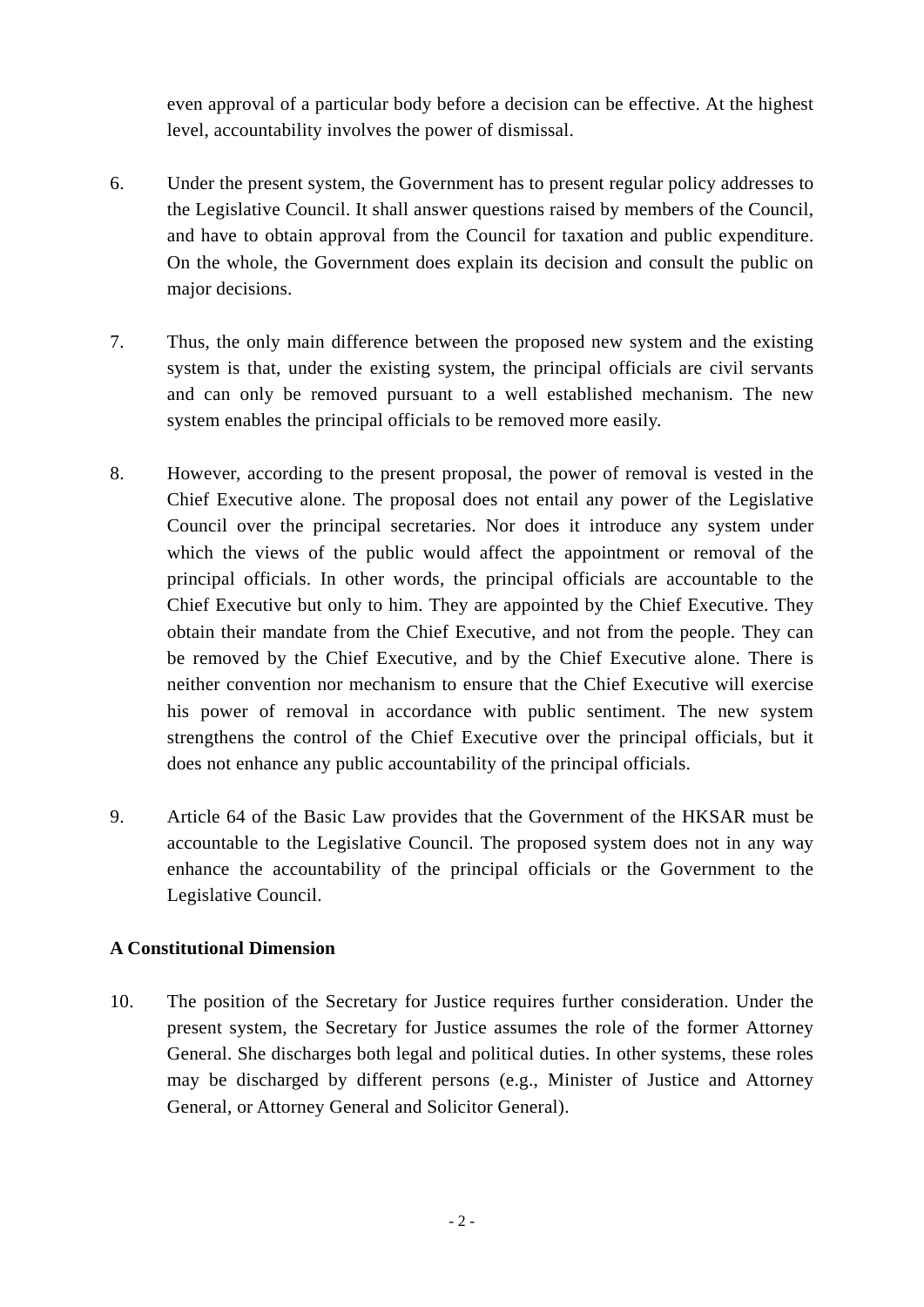- 11. The Secretary for Justice is the principal legal advisor to the Government. She is responsible for policies relating to the administration of justice and delivery of legal services. She is, *inter alia*, a member of the Executive Council, the Chairman of the Law Reform Commission, and a member of the Judicial Officers Recommendation Commission. These roles would not be affected by converting her role into a political appointment.
- 12. At the other end of the spectrum, all criminal prosecutions are taken out in the name of the Secretary for Justice. She is ultimately responsible for all prosecution decisions. All decisions to prosecute are, at least in principle, determined by the Secretary for Justice. She may stop the trial of an indictable offence by entering a nolle prosequi. She can grant an amnesty or immunity to witnesses. She decides the venue of criminal trial and gives consent to the prosecution of certain offences. It is obviously important that decisions to take out criminal prosecution should not be interfered with by political consideration.
- 13. In England & Wales, the Lord Chancellor is a member of the Cabinet and responsible for legal policies and legal services. The Lord Chancellor is assisted by the Lord Chancellor's Department, which has a staff of over 11,000, in discharging his duties. The Attorney General is not a member of the Cabinet and only attends Cabinet meetings when summoned.
- 14. Article 63 of the Basic Law provides that the Department of Justice of the HKSAR shall control criminal prosecutions, free from any interference. The Secretary for Justice stated that the independence of the Department of Justice in relation to prosecutions would be unaffected by the proposed changes because the Director of Public Prosecutions remains a civil servant. This is half accurate only. Under Article 63 of the Basic Law, the decision to prosecute is to be taken by the Department of Justice, not by the Director of Public Prosecutions, and the Secretary for Justice remains the head of the Department of Justice. Therefore, if the Secretary for Justice is to become a political appointment, it is important to ensure constitutionally that all decisions relating to criminal prosecution shall be vested in the Director of Public Prosecution or Department of Justice free from any interference (or alternatively that the Secretary for Justice under the proposed new system shall no longer be responsible for any criminal prosecution).
- 15. Under the existing system, the Secretary for Justice is also the guardian of public interest. Traditionally in the common law system, the Attorney General represents the interests of the Crown qua Sovereign and also qua parens patriae. The areas in which these jurisidictions were first invoked were public nuisance and the administration of charitable and public trusts. As guardian of public interest, she can restrain public nuisances and prevent excess of power by public bodies. In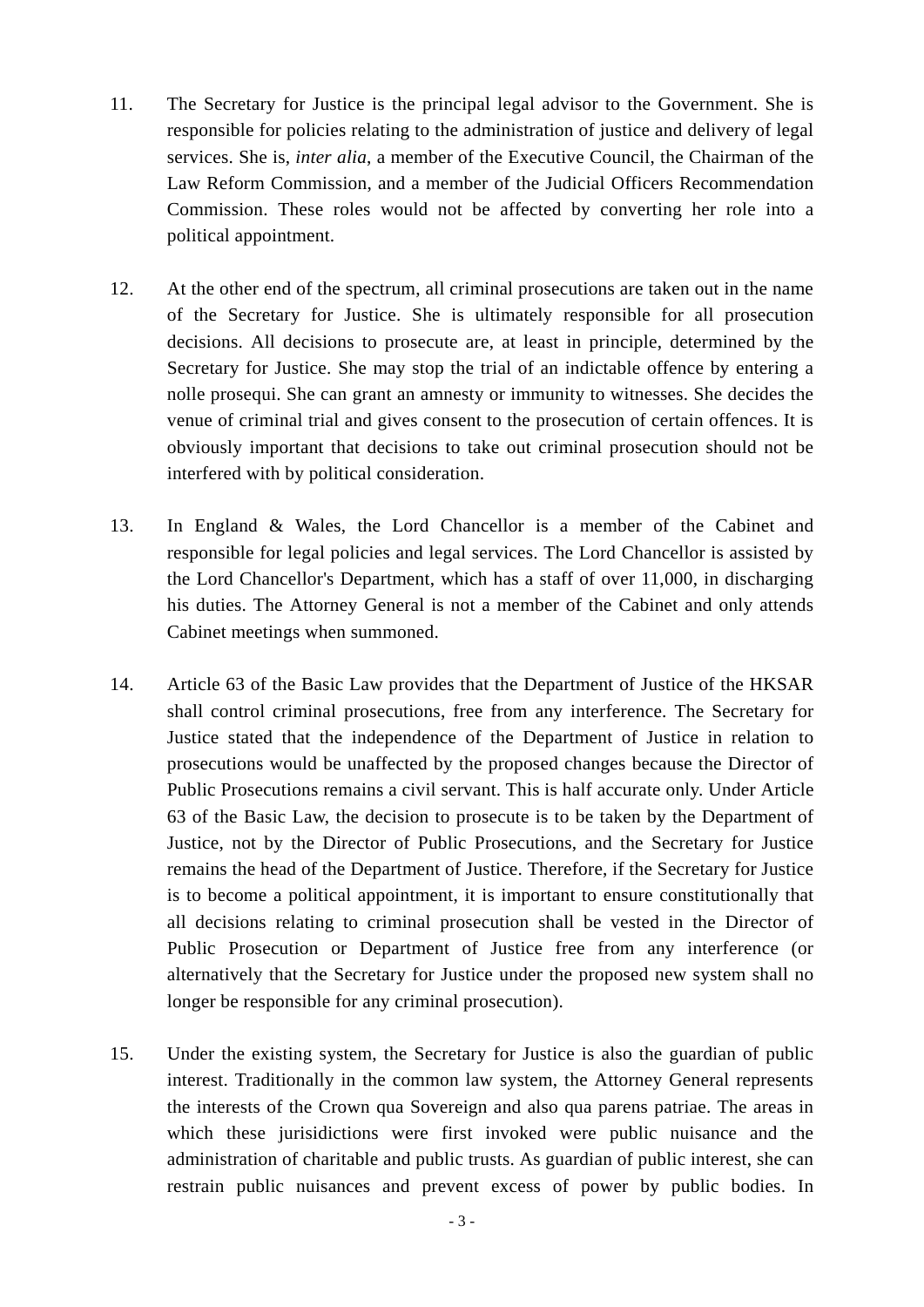circumstances where a plaintiff does not possess the requisite interest to bring a case in his own name, the consent of the Attorney General is necessary - known as relator action. It has been held that a citizen can only enforce public rights through the Attorney General as the guardian of public interest, and the consent of the Attorney General cannot be sidestepped or circumvented: *Gouriet v Union of Post Office Workers* [1978] AC 435. It is not uncommon in these circumstances that the subject matter in issue may be of great importance to the government (e.g., challenging planning permission by a person not directly affected by it, as in *Gregory v Camden London Borough Council* [1966] 1 WLR 899, or industrial action as in *Gouriet v Union of Post Office Workers* [1978] AC 435). What is best in the public interest may not always be best in the government interest. In exercising the jurisdiction as guardian of public interest, the Attorney General has to be able to act independently and impartiality, and if necessary, act contrary to government policies or even government interest. A politically appointed Secretary for Justice who is accountable only to the Chief Executive may be hampered in discharging her role as guardian of public interest.

16. Therefore, if the position of the Secretary for Justice is to become a political appointment, it is important to ensure that the legal roles of the Secretary for Justice be transferred and discharged by another law officer, such as the Solicitor General or the Director of Public Prosecution, so that the Secretary for Justice is only responsible for legal policies.

Special Committee on Constitutional Affairs and Human Rights Hong Kong Bar Association

19 November 2001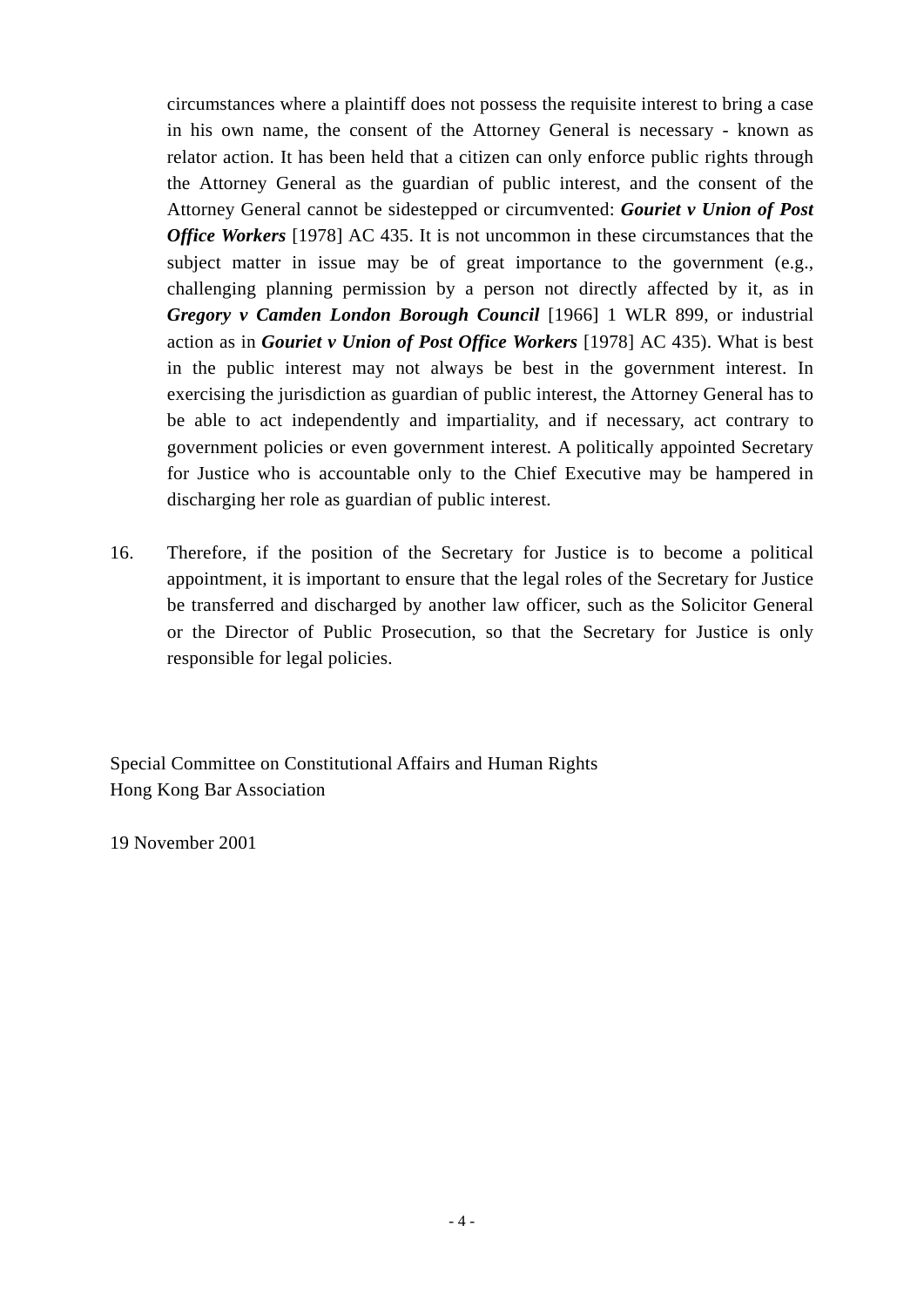Control of prosecutions should rest with an independent DPP and not a political appointee, writes Grenville Cross Free to decide

s the secretary for justice prepares to oversee his third director of public prosecutions in less than 18 months, the time has come for the roles of the secretary and the DPP to be redefined in a way

that promotes prosecutorial independence.

The old colonial arrangement, whereby the secretary controls the DPP and intervenes in prosecution decisions, is no longer tenable. The secretary is a politically appointed minister who sits on the Executive Council and answers to the chief executive, and yet the prosecution process must be manifestly free of the political overtones associated with this situation.

Perceptions are important, and the fiction that a minister in a government can legitimately wear two hats, one as politician and one as prosecutor, has been largely discredited and discarded in many jurisdictions, including England and Wales. Removing a politician from involvement in prosecution decisions would promote

## The secretary for justice, given his governmental functions, should now step back from the prosecution process

confidence in the integrity of the system and align Hong Kong with developments in the common law world.

The recent trend has been for politicians either to disengage altogether from the prosecution process, as in Ireland, or else to keep their involvement to an absolute minimum, as in Australia, and the lessons must be learned.

In England and Wales, Baroness Patricia Scotland QC, the attorney general in the last Labour government, issued a protocol in 2009 that reformed the relationship between the attorney general and the DPP.

All prosecution decisions are now taken independently by the DPP, save in exceptional circumstances. The attorney general will only ever become involved in a particular case if he or she is required by law to give a specific consent to the case proceeding, or if, as the protocol puts it, "it is necessary to do so for the purpose of safeguarding national security"

In Australia, the federal DPP now operates an independent office. He or she acts independently of both the attorney general and the political process. Although the attorney general can issue guidelines and directives to the DPP, this can only occur after he has fully consulted the DPP. In New South Wales, the independence of the state DPP is seen as a safeguard against corruption and interference in the criminal justice system.

In Canada, an independent federal prosecution service was created in 2006. By law, the DPP acts independently in the discharge of the prosecution function. Although the attorney general has a residual power to intervene in a particular case, he or she must do so in writing and a notice must be published in the Government Gazette. The notice alerts the public, and the power is not lightly invoked. In Nova Scotia, following a miscarriage of justice and a royal commission, responsibility for provincial prosecutions was transferred from the attorney general to an independent DPP.

In my own experience, the community is far more prepared to accept decisions that are taken personally by the DPP, without the involvement of the political appointee. In 2003, for example. after the secretary for justice withdrew from the case to avoid the perception of conflict of interest, I alone took the decision not to prosecute former financial secretary Antony Leung Kam-chung for alleged misconduct in public office. Although not everyone agreed with my reasoning, most people accepted I had acted impartially, and in good faith.

In contrast, when the decision not to prosecute people associated with Zimbabwean President Robert Mugabe

and his family for alleged assaults on journalists was taken jointly by me and the secretary in 2009, there was widespread concern that political factors could have influenced the decision. Although they had not, many people felt uneasy, and the situation highlighted the need for radical change. This is achievable under the Basic Law, and the secretary, given his governmental functions, should now step back from the prosecution process.

Article 63 of the Basic Law provides that "the Department of Justice of the Hong Kong Special Administrative Region shall control criminal prosecutions". Control, crucially, is vested in the department and not the secretary, although that is not how it has been interpreted, perhaps for historical reasons. A switch in responsibility for the control of prosecutions from the secretary to the DPP could come into effect internally, without legislation, and there is a clear public interest that this be done.

Such an arrangement would also be constitutionally legitimate, as the DPP is a law officer operating under the umbrella of the Department of Justice. As a politically neutral civil servant, he or she would be able to command public confidence over prosecution decisions in a way that is not always possible with a political figure, who must answer to a political master. If the buck stopped with the DPP, this would be good not only for justice, but also for the appearance of justice.

The decision whether to prosecute a suspect is a quasi-judicial function. This responsibility must therefore be exercised by a public prosecutor who is truly independent of government and is seen to be above politics.

Hong Kong's present arrangements are antiquated, and no longer pass muster by international standards. Prosecutions, after all, are too important to be left to the politicians.

.................................. Grenville Cross SC, the former director of public prosecutions, is an honorary professor of law at the University of Hong Kong, and represents Hong Kong In the senate of the international **Association of Prosecutors**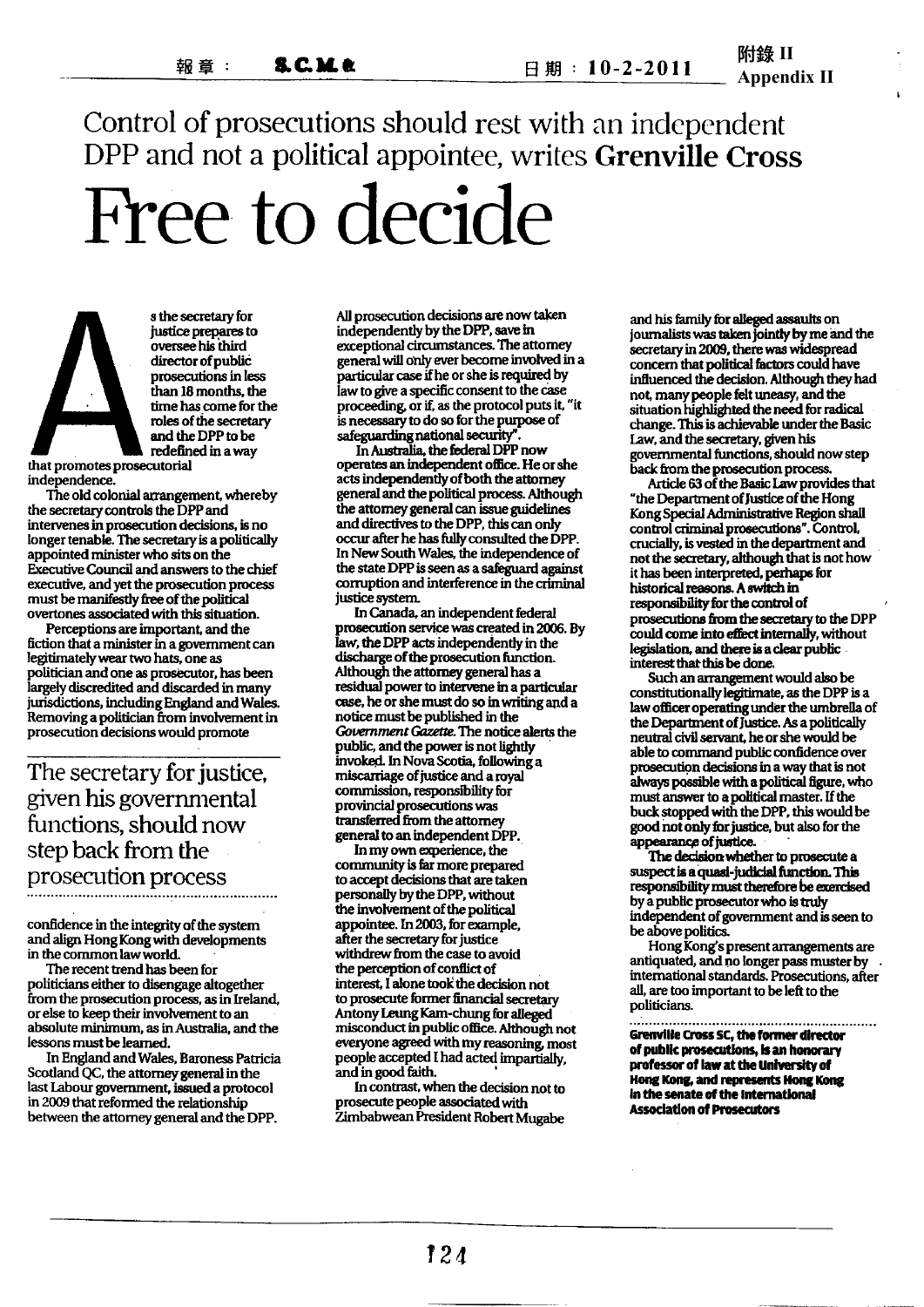銦 明 

日期: 28-2-2011

附錄 **III Appendix III** 

# 篇作印文 指屬問責官員 難證政治中立



Amina 襲警、警隊雷射槍偵超速、津巴 布童總統女兒保續涉打記者等案件,公置均 對起訴與否、或以什麼罪名起訴有所爭議。 兩年前退休的前刑事檢控專員江樂士認爲, 爲確保刑事檢控政治中立,扈政治問音團隊 的律政司長鹿邇游参與刑事検控決定。

明報記者 陳穎娄

,對於江樂士建議,**律師會會長黃桂**壜表示會交律 師會刑事法委員會研究,他認爲若可加强公衆對刑 事檢控決定的信心,建議值得研究。

江樂士自回歸起出任刑事檢控專員一職達12 年,至2009年退任。早前他發表文章,指香港 「是時候」跟從其他普通法地區的做法,向特區政 府間實的律政司長應避免過間刑事檢控決定,以給 外界更獨立的感覺。他日前接受本報訪問,解釋司 長作爲政府的法律顧問,向特首問責,但當檢控事 件與政府有關時, 司長的身分難免有衝突, 他該站 在政府律師角度,還是公義的角度,值得關注,因 此他認爲司長若避席檢控決定,專注爲政府當法律 顧問會更加恰當;至於檢控決定則可留待公務昌團

隊出身、身分獨立的刑事檢控專員決定,這樣可令 外界更加信服。

#### 兩任司長從未就檢控施壓

惟江樂士澄清,並非因過去擔任專員時受到政治 壓力而有今次建議:「過去12年我與兩任律政司 長討論檢控決定時,從没有感到任何壓力,更遑論 雙方各執一詞令我被迫讓步的情况,我與司長討論 後,全部均可達到一致結論。但即使如此,外界仍 不時對部分決定感到不中立,為減少這種觀感, 司 長應訂明只在例外情况,如涉及外交、國防時才干 預檢控決定,除此以外則讓專員獨立處理。|

#### 不涉外交國防檢控全交專員

江樂士舉出兩例説明情况,他指2003年梁錦松 偷步買車、2009年津巴布韋總統女兒保鑣涉打記者 案,兩案最後未有起訴任何人,而兩案也同樣惹來 **爭議,但前案中時任律政司長梁愛詩未有參與決** 定,他認爲社會普遍較接納前案的檢控決定,而質 疑後者是政治原因「放生」當事人。

對於在任12年間未有提出這個看法,江樂士解 釋:「回歸初期普通法地區根本仍未出現道個大趨 勢,而且現時香港司法系統已在仲裁及調解等方面 得到良好發展,因此現在是考慮這問題的好時機, 否則香港或會跟不上國際標準。1

## 英澳加檢控趨獨立 改革程序簡單

要律政司長將檢控決定權下放予刑事檢控專 員,看上去似乎涉及巨大改變或法例問題,但 江樂士引用外國情况,指會行上其會事不困 難,律政司長只需簽署協定即可。

2009年,英國及威爾斯曾檢討檢控權,就 當地律政司長及刑事檢控專員的關係發出協定 指引,要求除了法律上規定要司長親自決定、 或案件涉及國防情况外,其餘案件均交予專員

決定。

另外,澳洲聯邦刑事檢控專員也獨立於德政 部門;加拿大更自2006年起成立獨立的聯邦 檢控部門,司長只在個別情况下参與刑事檢控 決定,並須在憲報中書面**宣布。江樂士以這些** 外國例子,說明事件毋獨交立法會審議,只需 律政司長簽署協定,下放權力即可,實行上並 不補雜。

# 議員:律政司長不應納問責制

雖然江樂士指刑事檢控專員獨立運作「無難度」,但有 學者認爲這或有進《基本法》;立法會議員兼資深大律師 余若薇更指出,江樂士的看法忽視了律政司長不應該政治 問責的根本問題。

#### 學者指江樂士建議或違憲

香港大學法律專業學系助理教授張達明指出,以往亦有 人質疑律政司長進入問責團隊後,是否仍能保持中立檢 控;但由於司長責任源自《基本法》第63條,當中指「香 港特別行政區律政司主管刑事檢察工作,不受任何干 涉」,故即使條文中没説明律政司是指部門還是司長本 人,張認為要司長完全撒手不管檢控工作會有難度。

#### 為政府辯護捍衛公義 角色陷兩難

立法會議員兼資深大律師、公民黨余若薇直言,江樂士 在任期間未有提出問題,且其建議根本無法對症下藥。她 指2002年間責制推出時,已反對律政司長加入問責制度, 以免其在保障政府利益及捍衛公義上出現矛盾。她解釋司 長的角色多面,除了操檢控大權外,還會為政府當法律顧 問,或在政府被控告時代爲辯護。她舉例指當立法會認爲 政府不守法時,司長應該爲政府辯護,還是以保障公義爲 由中立處理?她認為江樂士只要求將刑事檢控權抽出來獨 立處理,並不能解決司長角色衝突的整體問題,反之將司 長抽離到問責制外,才能根本上解決所有問題。